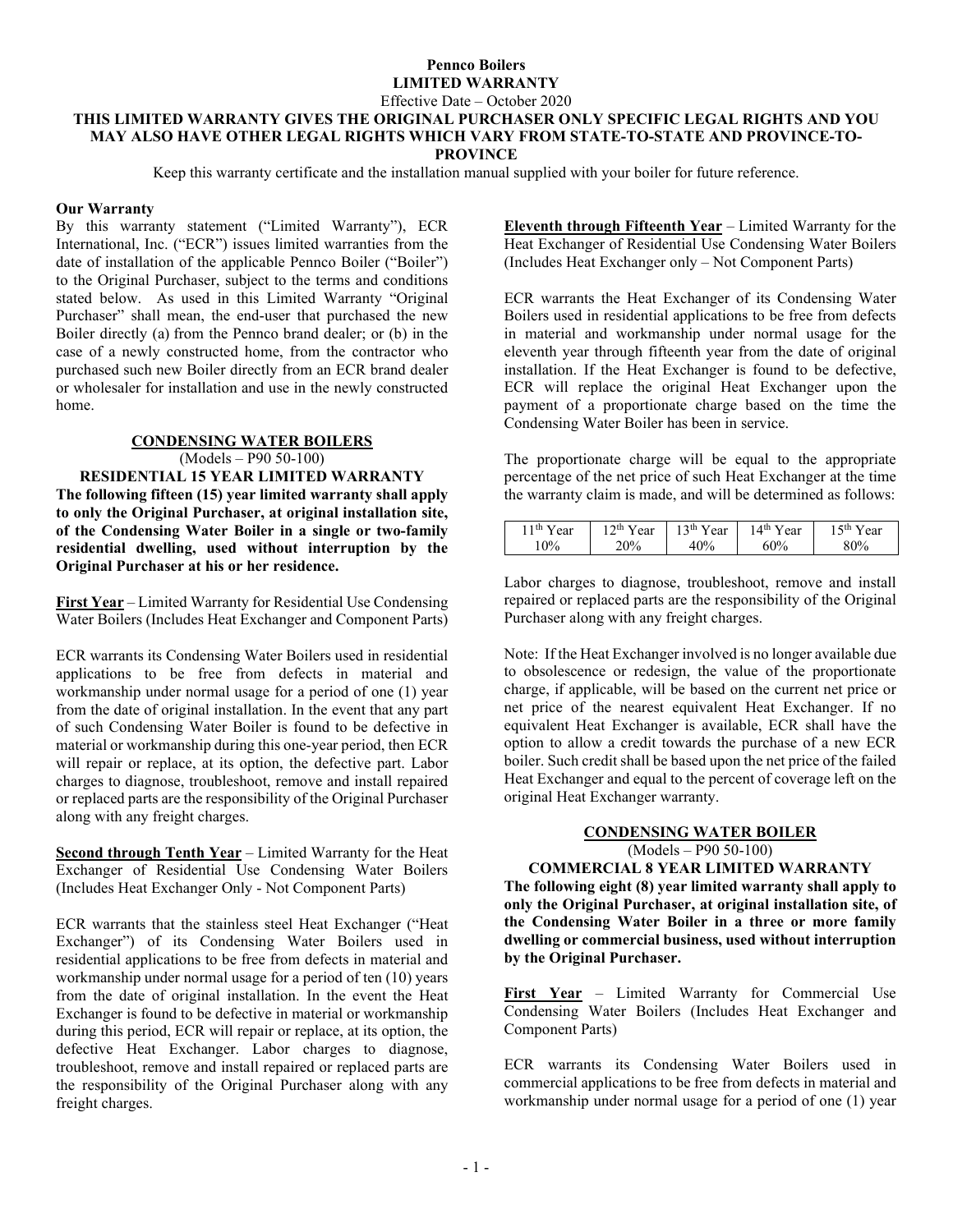# **THIS LIMITED WARRANTY GIVES THE ORIGINAL PURCHASER ONLY SPECIFIC LEGAL RIGHTS AND YOU MAY ALSO HAVE OTHER LEGAL RIGHTS WHICH VARY FROM STATE-TO-STATE AND PROVINCE-TO-PROVINCE**

Keep this warranty certificate and the installation manual supplied with your boiler for future reference.

from the date of original installation. In the event that any part of such Condensing Water Boiler is found to be defective in material or workmanship during this one-year period, then ECR will repair or replace, at its option, the defective part. Labor charges to diagnose, troubleshoot, remove and install repaired or replaced parts are the responsibility of the Original Purchaser along with any freight charges.

**Second through Fourth Year** – Limited Warranty for the Heat Exchanger of Commercial Use Condensing Water Boilers (Includes Heat Exchanger Only - Not Component Parts)

ECR warrants that the Heat Exchanger of its Condensing Water Boilers used in commercial applications to be free from defects in material and workmanship under normal usage for a period of four (4) years from the date of original installation. In the event the Heat Exchanger is found to be defective in material or workmanship during this period, ECR will repair or replace, at its option, the defective Heat Exchanger. Labor charges to diagnose, troubleshoot, remove and install repaired or replaced parts are the responsibility of the Original Purchaser along with any freight charges.

**Fifth through Eighth Year** – Limited Warranty for the Heat Exchanger of Commercial Use Condensing Water Boilers (Includes Heat Exchanger only – Not Component Parts)

ECR warrants the Heat Exchanger of its Condensing Water Boilers used in commercial applications to be free from defects in material and workmanship for the fifth year through eighth year from the date of installation. If the Heat Exchanger is found to be defective, ECR will replace the original Heat Exchanger upon the payment of a proportionate charge based on the time the Condensing Water Boiler has been in service.

The proportionate charge will be equal to the appropriate percentage of the net price of such Heat Exchanger at the time the warranty claim is made, and will be determined as follows:

| ςth<br>ear<br> | Аш<br>ear | 7th<br>ear     | 8տ<br>ear |
|----------------|-----------|----------------|-----------|
| 1 N U          |           | $\gamma_{0/2}$ |           |

Labor charges to diagnose, troubleshoot, remove and install repaired or replaced parts are the responsibility of the Original Purchaser along with any freight charges.

Note: If the Heat Exchanger involved is no longer available due to obsolescence or redesign, the value of the proportionate charge, if applicable, will be based on the current net price or net price of the nearest equivalent Heat Exchanger. If no equivalent Heat Exchanger is available, ECR shall have the option to allow a credit towards the purchase of a new ECR boiler. Such credit shall be based upon the net price of the failed Heat Exchanger and equal to the percent of coverage left on the original Heat Exchanger warranty.

# **CAST IRON WATER BOILER** (Models –15B, 15C, FSB & KW)

**RESIDENTIAL 20 YEAR LIMITED WARRANTY The following twenty (20) year limited warranty shall apply to only the Original Purchaser, at original installation site, of the Boiler in a single or two-family residential dwelling, used without interruption by the Original Purchaser at his or her residence.**

**First Year** – Limited Warranty for Residential Use Cast Iron Water Boilers (Includes Heat Exchanger and Component Parts)

ECR warrants its Boilers used in residential applications to be free from defects in material and workmanship under normal usage for a period of one (1) year from the date of original installation. In the event that any part of such Boiler is found to be defective in material or workmanship during this one-year period, then ECR will repair or replace, at its option, the defective part. Labor charges to diagnose, troubleshoot, remove and install repaired or replaced parts are the responsibility of the Original Purchaser along with any freight charges.

**Second through Tenth Year** – Limited Warranty for the Heat Exchanger of Residential Use Cast Iron Water Boilers (Includes Heat Exchanger Only - Not Component Parts)

ECR warrants that the Heat Exchanger ("Heat Exchanger") of its Boilers used in residential applications to be free from defects in material and workmanship under normal usage for the second year through the tenth year from the date of original installation. In the event the Heat Exchanger is found to be defective in material or workmanship during this period, ECR will repair or replace, at its option, the defective Heat Exchanger. Labor charges to diagnose, troubleshoot, remove and install repaired or replaced parts are the responsibility of the Original Purchaser along with any freight charges.

**Eleventh through Twentieth Year** – Limited Warranty for the Heat Exchanger of Residential Use Cast Iron Water Boilers (Includes Heat Exchanger Only - Not Component Parts)

ECR warrants that the Heat Exchanger ("Heat Exchanger") of its Boilers used in residential applications to be free from defects in material and workmanship under normal usage for the eleventh year through the twentieth year from the date of original installation. In the event the Heat Exchanger is found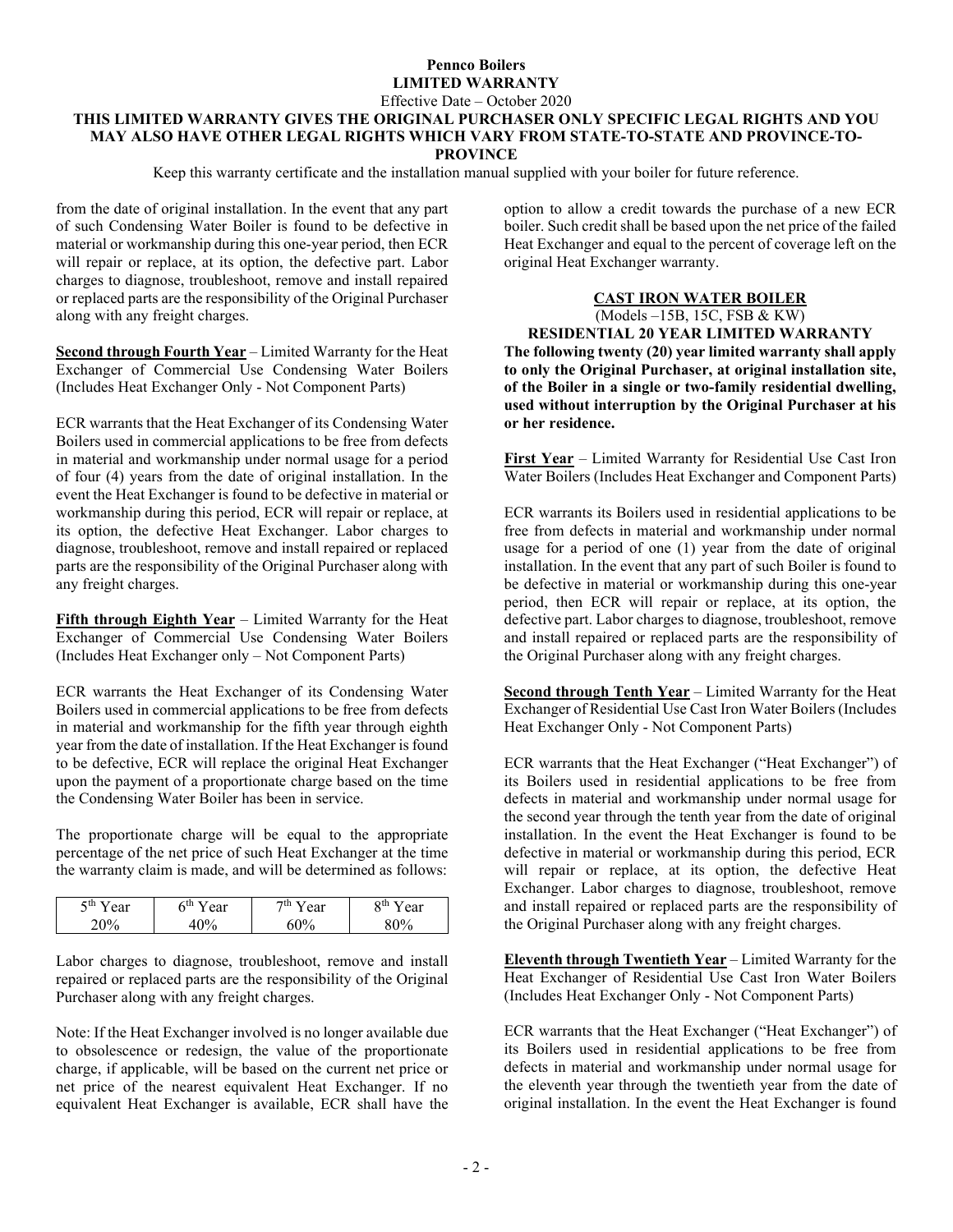# **THIS LIMITED WARRANTY GIVES THE ORIGINAL PURCHASER ONLY SPECIFIC LEGAL RIGHTS AND YOU MAY ALSO HAVE OTHER LEGAL RIGHTS WHICH VARY FROM STATE-TO-STATE AND PROVINCE-TO-PROVINCE**

Keep this warranty certificate and the installation manual supplied with your boiler for future reference.

to be defective in material or workmanship during this period, ECR will replace the original Heat Exchanger upon the payment of a proportionate charge based on the time the Boiler has been in service.

The proportionate charge will be equal to the appropriate percentage of the net price of such Heat Exchanger at the time the warranty claim is made, and will be determined as follows:

| 11 <sup>th</sup> Year | $12th$ Year        | $13th$ Year        | 14 <sup>th</sup> Year        | <sup>15th</sup> Year |
|-----------------------|--------------------|--------------------|------------------------------|----------------------|
| 35%<br>$16th$ Year    | 40%<br>$17th$ Year | 45%<br>$18th$ Year | 50%<br>19 <sup>th</sup> Year | 55%<br>$20th$ Year   |
| 60%                   | 65%                | 70%                | 75%                          | 80%                  |

Labor charges to diagnose, troubleshoot, remove and install repaired or replaced parts are the responsibility of the Original Purchaser along with any freight charges.

Note: If the Heat Exchanger involved is no longer available due to obsolescence or redesign, the value of the proportionate charge, if applicable, will be based on the current net price or net price of the nearest equivalent Heat Exchanger. If no equivalent Heat Exchanger is available, ECR shall have the option to allow a credit towards the purchase of a new ECR boiler. Such credit shall be based upon the net price of the failed Heat Exchanger and equal to the percent of coverage left on the original Heat Exchanger warranty.

### **CAST IRON WATER BOILER** (Models – 15B ,15C, FSB & KW)

**COMMERCIAL 10 YEAR LIMITED WARRANTY The following ten (10) year limited warranty shall apply to only the Original Purchaser, at original installation site, of the Boiler in a three or more family dwelling or commercial business, used without interruption by the Original Purchaser.**

**First Year** – Limited Warranty for Commercial Use Cast Iron Water Boilers (Includes Heat Exchanger and Component Parts)

ECR warrants its Boilers used in commercial applications to be free from defects in material and workmanship under normal usage for a period of one (1) year from the date of original installation. In the event that any part of such Boiler is found to be defective in material or workmanship during this one-year period, then ECR will repair or replace, at its option, the defective part. Labor charges to diagnose, troubleshoot, remove and install repaired or replaced parts are the responsibility of the Original Purchaser along with any freight charges.

**Second through Tenth Year** – Limited Warranty for the Heat Exchanger of Commercial Use Cast Iron Water Boilers (Includes Heat Exchanger Only – Not Component Parts)

ECR warrants that the Heat Exchanger of its Boilers will be free from defects in material and workmanship under normal usage for a period of ten (10) years from the date of original installation. In the event that a Heat Exchanger is found to be defective in material or workmanship during this period, ECR will repair or replace, at its option, the defective Heat Exchanger. Labor charges to diagnose, troubleshoot, remove and install repaired or replaced parts are the responsibility of the Original Purchaser along with any freight charges.

Note: If the Heat Exchanger involved is no longer available due to obsolescence or redesign, the value of the proportionate charge, if applicable, will be based on the current net price or net price of the nearest equivalent Heat Exchanger. If no equivalent Heat Exchanger is available, ECR shall have the option to allow a credit towards the purchase of a new ECR boiler. Such credit shall be based upon the net price of the failed Heat Exchanger and equal to the percent of coverage left on the original Heat Exchanger warranty.

## **CAST IRON STEAM BOILER** (Models – 16 Series & KOS (SBO)) **COMMERCIAL AND RESIDENTIAL 10 YEAR LIMITED WARRANTY**

**The following ten (10) year limited warranty shall apply to only the Original Purchaser, at original installation site, of the Boiler used without interruption by the Original Purchaser.**

**First Year** – Limited Warranty for Commercial and Residential Use Cast Iron Steam Boilers (Includes Heat Exchanger and Component Parts)

ECR warrants its Boilers used in commercial and residential applications to be free from defects in material and workmanship under normal usage for a period of one (1) year from the date of original installation. In the event that any part of such Boiler is found to be defective in material or workmanship during this one-year period, then ECR will repair or replace, at its option, the defective part. Labor charges to diagnose, troubleshoot, remove and install repaired or replaced parts are the responsibility of the Original Purchaser along with any freight charges.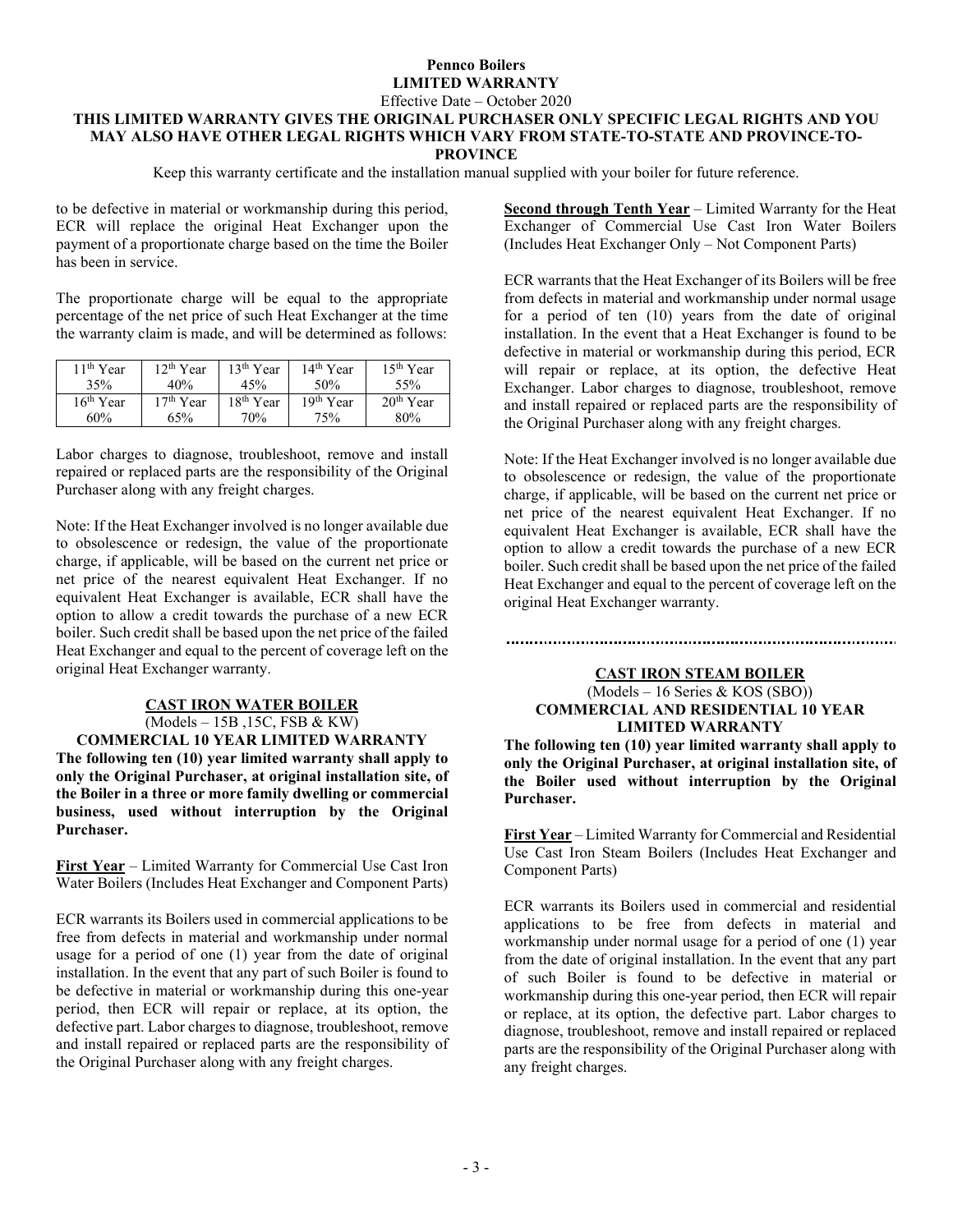# **Pennco Boilers LIMITED WARRANTY**

Effective Date – October 2020

# **THIS LIMITED WARRANTY GIVES THE ORIGINAL PURCHASER ONLY SPECIFIC LEGAL RIGHTS AND YOU MAY ALSO HAVE OTHER LEGAL RIGHTS WHICH VARY FROM STATE-TO-STATE AND PROVINCE-TO-**

**PROVINCE**

Keep this warranty certificate and the installation manual supplied with your boiler for future reference.

**Second through Tenth Year** – Limited Warranty for the Heat Exchanger of Commercial and Residential Use Cast Iron Steam Boilers (Includes Heat Exchanger Only - Not Component Parts)

ECR warrants that the Heat Exchanger of its Boilers used in commercial and residential applications to be free from defects in material and workmanship under normal usage for a period of ten (10) years from the date of original installation. In the event the Heat Exchanger is found to be defective in material or workmanship during this period, ECR will repair or replace, at its option, the defective Heat Exchanger. Labor charges to diagnose, troubleshoot, remove and install repaired or replaced parts are the responsibility of the Original Purchaser along with any freight charges.

Note: If the Heat Exchanger involved is no longer available due to obsolescence or redesign, the value of the proportionate charge, if applicable, will be based on the current net price or net price of the nearest equivalent Heat Exchanger. If no equivalent Heat Exchanger is available, ECR shall have the option to allow a credit towards the purchase of a new ECR boiler. Such credit shall be based upon the net price of the failed Heat Exchanger and equal to the percent of coverage left on the original Heat Exchanger warranty.

### **CAST IRON STEAM BOILER**  $(Model - 41K)$ **COMMERCIAL & RESIDENTIAL 10 YEAR LIMITED WARRANTY**

**The following ten (10) year limited warranty shall apply to only the Original Purchaser, at original installation site, of the Boiler, used without interruption by the Original Purchaser.**

**First Year** – Limited Warranty for Commercial and Residential Use Cast Iron Steam Boilers (Includes Cast Iron Sections and Component Parts)

ECR warrants its Boilers used in commercial and residential applications to be free from defects in material and workmanship under normal usage for a period of one (1) year from the date of original installation. In the event that any part of such Boiler is found to be defective in material or workmanship during this one-year period, then ECR will repair or replace, at its option, the defective part. Labor charges to diagnose, troubleshoot, remove and install repaired or replaced parts are the responsibility of the Original Purchaser along with any freight charges.

**Second through Tenth Year** – Limited Warranty for the Cast Iron Section of Commercial and Residential Use Cast Iron Steam Boilers (Includes Cast Iron Sections Only – Not Component Parts)

ECR warrants that the cast iron sections of its Boilers will be free from defects in material and workmanship under normal usage for a period of ten (10) years from the date of original installation. In the event that a cast iron section is found to be defective in material or workmanship during this period, ECR will repair or replace, at its option, the defective cast iron section. Labor charges to diagnose, troubleshoot, remove and install repaired or replaced parts are the responsibility of the Original Purchaser along with any freight charges.

Note: If the cast iron section involved is no longer available due to product obsolescence or redesign, the value of the proportionate charge, if applicable, will be based on the current net price or net price of the nearest equivalent cast iron section and equal to the percent of coverage left on the original Heat Exchanger warranty.

## **LIMITATIONS/EXCLUSIONS – APPLIES TO ALL WARRANTIES**

1. Under no circumstances will ECR be responsible for any other costs associated with rectifying the defective part, including, without limitation, costs associated with removing and reinstalling the defective part or its replacement part, and all labor and material costs connected therewith, including, without limitation, costs associated with supplying/returning the defective part to ECR. Replacement material will be invoiced to the distributor in the usual manner and will be subjected to adjustment upon proof of defect.

2. The Limited Warranty covers only the Heat Exchanger for the second through the last warranted year from date of original installation. All other component parts furnished by ECR, but purchased from other manufacturers, shall be limited to their warranties, if any.

3. This Limited Warranty will not be applicable if the Boiler is (i) used or operated over its rated capacity; (ii) installed for uses other than for residential or commercial use, as specified by the applicable warranty; (iii) not maintained in accordance with ECR's recommendation or accepted good practice as determined by industry standards; or (iv) subjected to unauthorized alteration.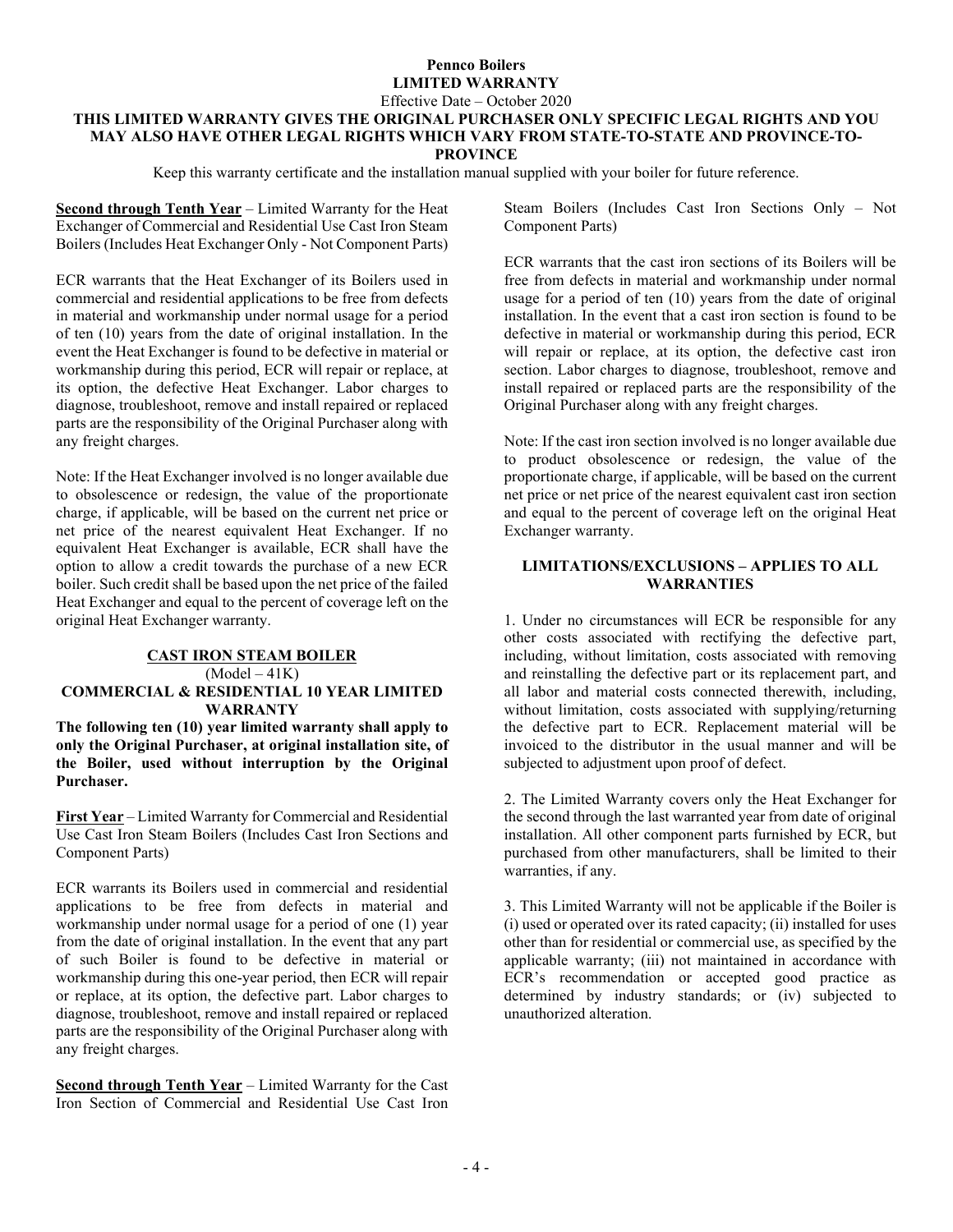# **THIS LIMITED WARRANTY GIVES THE ORIGINAL PURCHASER ONLY SPECIFIC LEGAL RIGHTS AND YOU MAY ALSO HAVE OTHER LEGAL RIGHTS WHICH VARY FROM STATE-TO-STATE AND PROVINCE-TO-PROVINCE**

Keep this warranty certificate and the installation manual supplied with your boiler for future reference.

4. This Limited Warranty in no way can be considered as a guarantee of workmanship of an installer or repairman connected with the installation or repair of the Boiler or as imposing on ECR liability of any nature for unsatisfactory performance as a result of faulty workmanship in the installation or service of the Boiler, which liability is hereby expressly disclaimed.

5. This Limited Warranty will not be applicable if the Boiler has been damaged as a result of being improperly installed, serviced or operated, including, without limitation, operated with insufficient water (dry fire); allowed to freeze; improper water conditions or subjected to flood conditions.

6. In order for this Limited Warranty to be effective (i) the Boiler must have been assembled/installed in strict compliance with installation instructions furnished with the Boiler by ECR; and (ii) the Boiler sections must not have been damaged during shipment and installation.

7. The furnishing of replacement parts under the terms of this Limited Warranty will apply to the original warranty period and will not serve to extend such period.

8. ECR shall not be liable for any damages, defaults or delays in performance under this Limited Warranty caused by any contingency beyond its control, including, without limitation, a shortage or reduced supply of energy or raw materials, freezing, flood, fire, wind or lightning.

9. ECR is in no way liable for any damages that may result from (i) the failure of external wiring, piping, or other attachments and accessory products not integral with the Boiler; (ii) installation, service or operation that is not in compliance with all applicable federal, state and provincial laws or regulations; (iii) misapplication or the use of the Boiler for purposes other for which it was designed; or (iv) the use of parts not supplied or designated by ECR.

10. The remedy for breach of this Limited Warranty is expressly limited to the repair or replacement of any part found to be defective under conditions of normal use, and the remedy for breach of this Limited Warranty, statutory duty or by reason of tort (including, without limitation, negligence) does not extend to liability for incidental, special or consequential damages or losses, such as loss for the use of the material, inconvenience or loss of time. The maximum liability of ECR in connection with the sale of this product shall not in any case exceed the price of the part claimed to be defective, or the price of the Boiler if the entire Boiler is claimed to be defective. ECR EXPRESSLY DISCLAIMS AND EXCLUDES ANY AND ALL LIABILITY

IN TORT AND CONTRACT FOR CONSEQUENTIAL OR INCIDENTAL DAMAGES FOR BREACH OF ANY EXPRESS OR IMPLIED WARRANTY. **Please Note: Some States do not allow the exclusion or limitation of incidental or consequential damages, so the above limitation or exclusion may not apply to you.**

11. For all sales not subject to the Magnuson-Moss Warranty Act or Provincial consumer protection legislation, as applicable, there are no implied warranties of merchantability and/or fitness for any particular purpose all of which are hereby specifically disclaimed. For all other sales, all implied warranties of merchantability and/or fitness for any particular purpose are limited in duration to the period of this Limited Warranty. This Limited Warranty is the complete and exclusive statement of warranty terms. **Please Note: Some States do not allow limitations on how long an implied warranty lasts, so the above limitation may not apply to you.**

12. ECR warranties shall apply to the original purchaser at the time of the original installation, used without interruption. Warranties are non-transferable.

### **MISCELLANEOUS**

The Magnuson-Moss Warranty Act applies to "consumer" sales as contrasted with "commercial" sales. A consumer sale is one to a buyer for personal, family or household purposes and not for the purpose of resale.

By "implied warranties" we mean ones the law presumes to have been given by the seller even though they are not set out in writing.

"Fitness for a particular purpose" means the seller knows the particular purpose for which the buyer requires the goods, and the buyer relies on the seller's skill and judgment in making the purchase.

"Merchantable" means that the product is fit for the ordinary purposes for which that kind of product is used.

"Incidental" damages include expenses of inspection, obtaining substitute goods, transportation, etc.

"Consequential" damages include injury to persons or property resulting from a breach of warranty, and any loss from general or particular requirements known to us and which you cannot reasonably prevent.